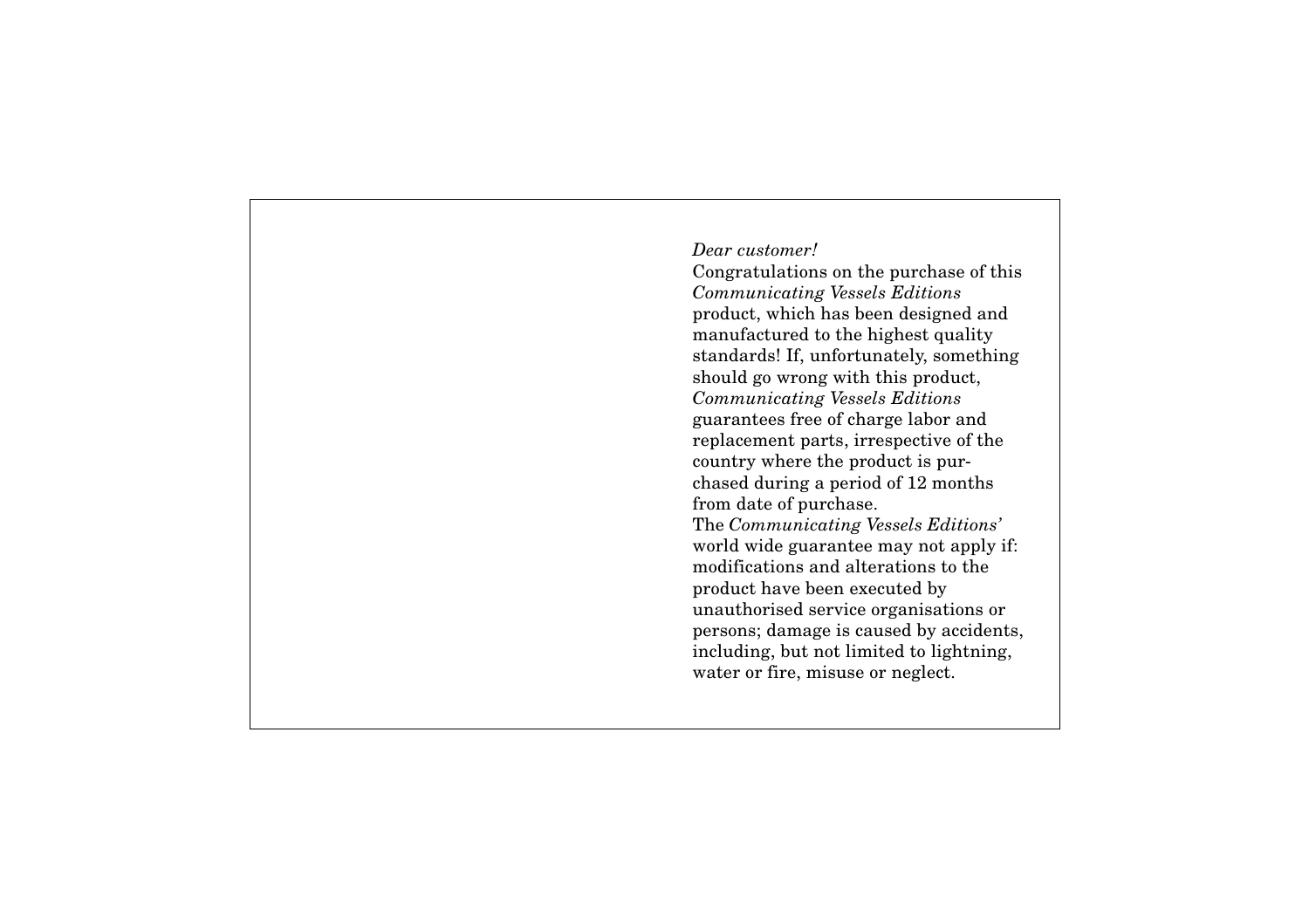There are no specific system requirements for the use of the *Direct Mesh* utility.

For general questions about this product, please consult our Customer Service at your local *Communicating Vessels* newsstand.

The *Direct Mesh* utility ™ represents a new approach to artificial intelligence in networking.

The *Direct Mesh* utility is an ambiguity-tolerant piece of hardware that can fix a variety of network and cable system problems. It comes with a large assortment of first class filaments to exactly match your personal type of network.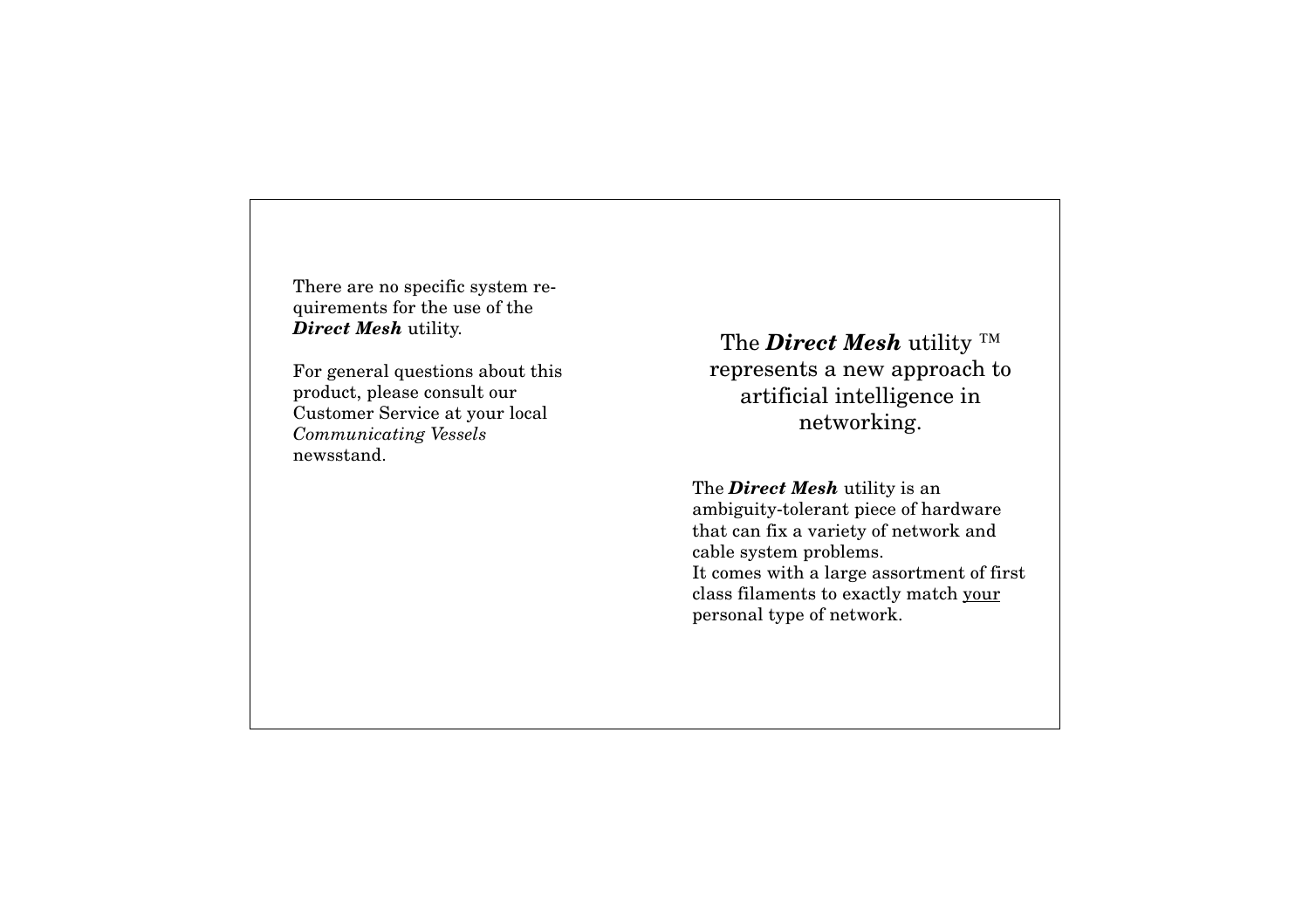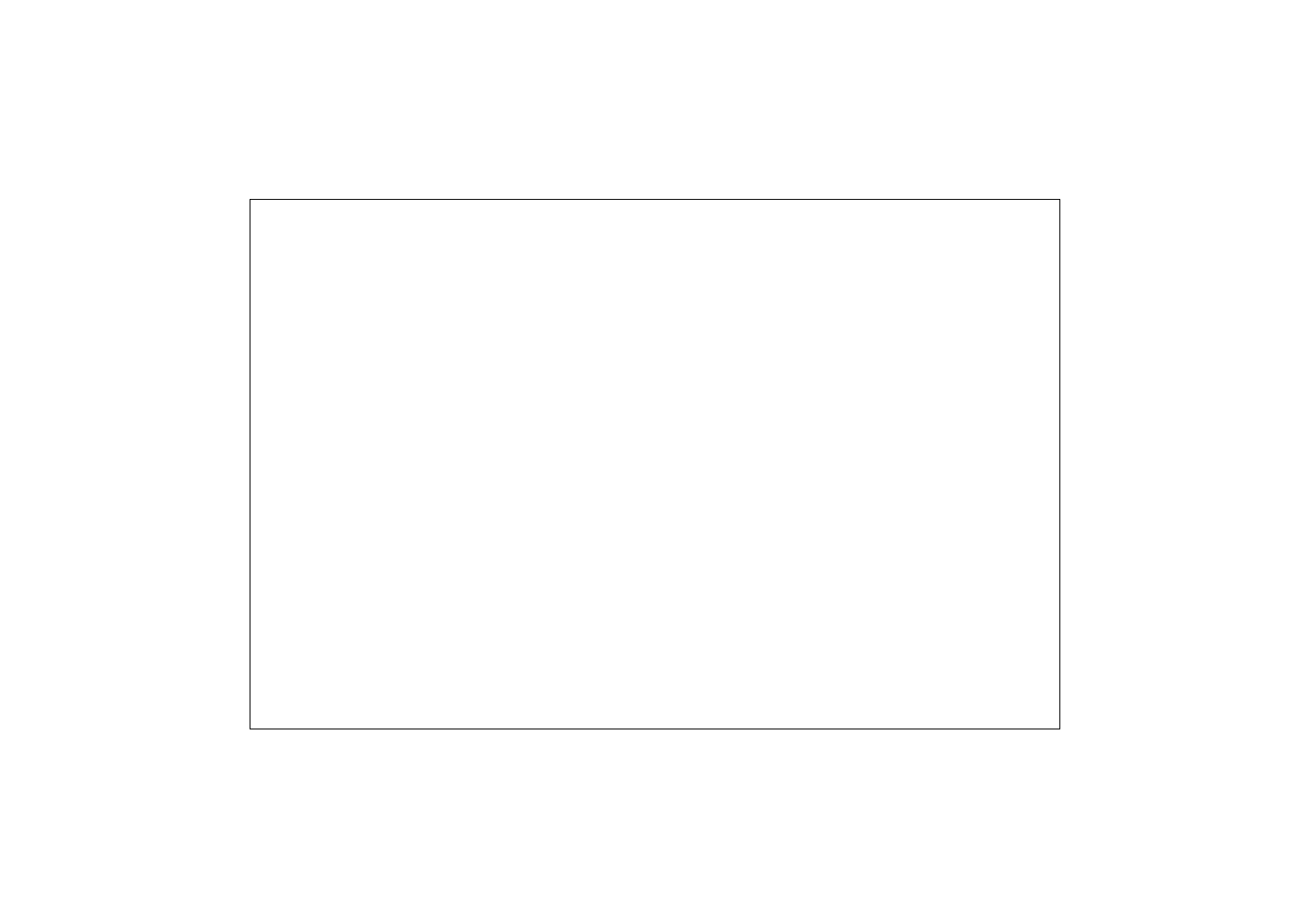*Caring for and repairing your network.* Preventive maintenance on your network, as on an automobile or anything else, will make it last a long time and keep it in perfect order. Inspect your network after each use on trouble types and locations, such as irregularities in strands, and immediately repair damaged areas or weakened webbing with the *Direct Mesh* first class filament. Check your knots when they show signs of malfunctioning. There is nothing more disappointing than to lose precious material because your network breaks down. Even though you exercise care in operating your network, you are bound to get a loss once in a while. In those cases the *Direct Mesh* Utility offers three different applications to repair the network and they all get the job done.

from left to right; drop down and tie a 'sider on the right', catch the pick-up knot, go back across the row, making half-mesh knots right to left (overhanded), drop down to the 'sider on the left', catch the pick-up knot (this time on the left), and so forth, until you finish the repair at a "three legger". Don't become discouraged, if you foul up on your first attempt.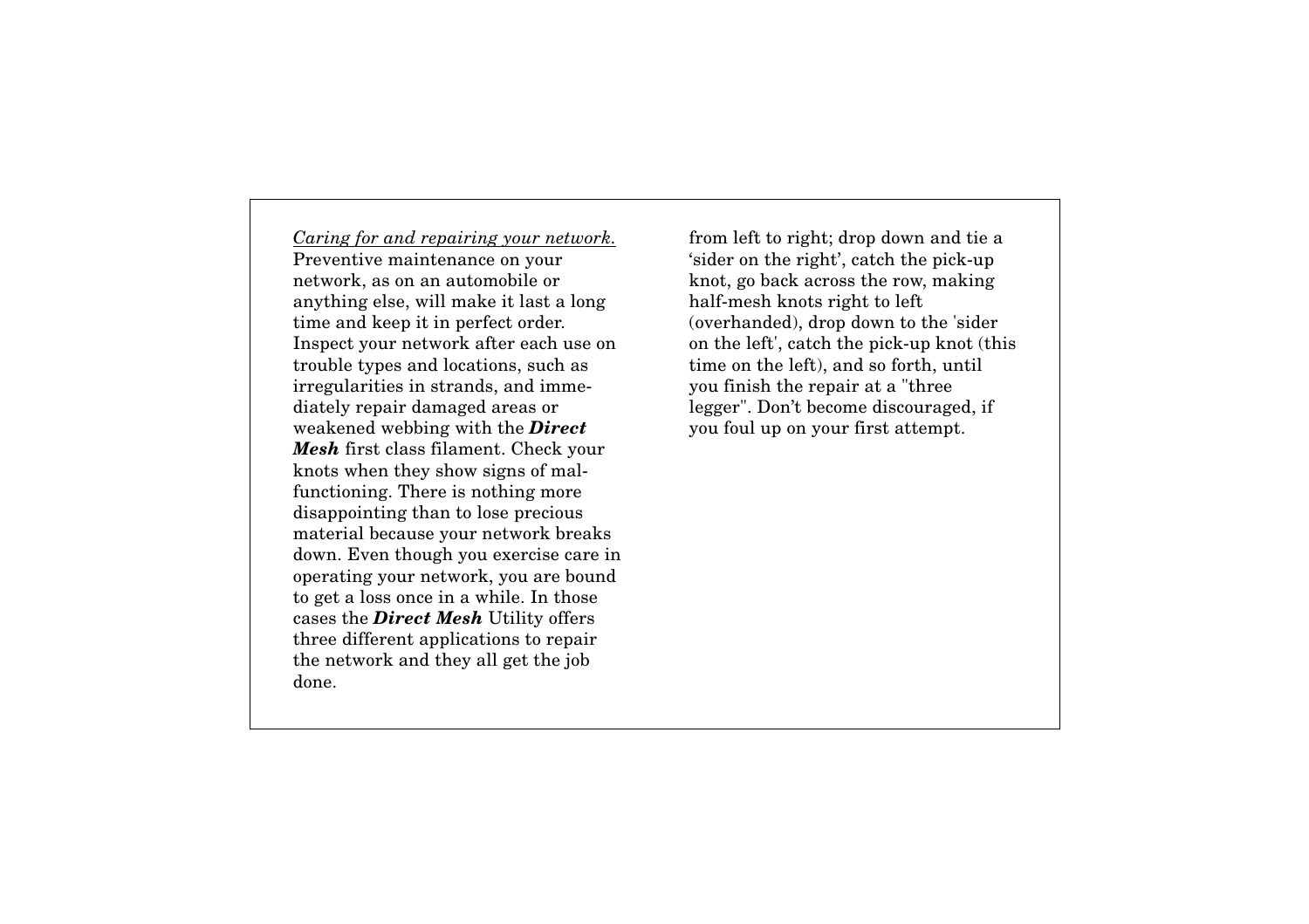the net by knotting a single piece of filament aroud it, as shown in *fig. 4.*

## *Continuous weaving method.*

Only practice will make you feel master of the continuous weaving method. In it, you will first work from left to right and then from right to left (overhanded). To repair a network with this method, you must start and end at a point where

three paths radiate out from a knot, of-ten callled a "three legger", all other knots will be tied to "two leggers", see *fig 5.* Tie the star-ting knot, then tie halfmesh knots across, going



*fig. 5.* The trimmed area and the Direct Mesh restauration sequence.

### *Fixing network tears across the direction of the mesh.*

The first step is to cut away the tag ends. After you cut out the tag ends, your network will look something like *fig. 1*. The most important thing to remember when repairing your network, is remove the damaged structure up to the knots which join three strands (knot 1 or 7). This is

necessary because only one end of the *Direct Mesh* first class filament is attached at the beginning and ending knots. There must be three unbroken strands of the



*fig. 1.* The trimmed area and the *Direct Mesh* restauration sequence.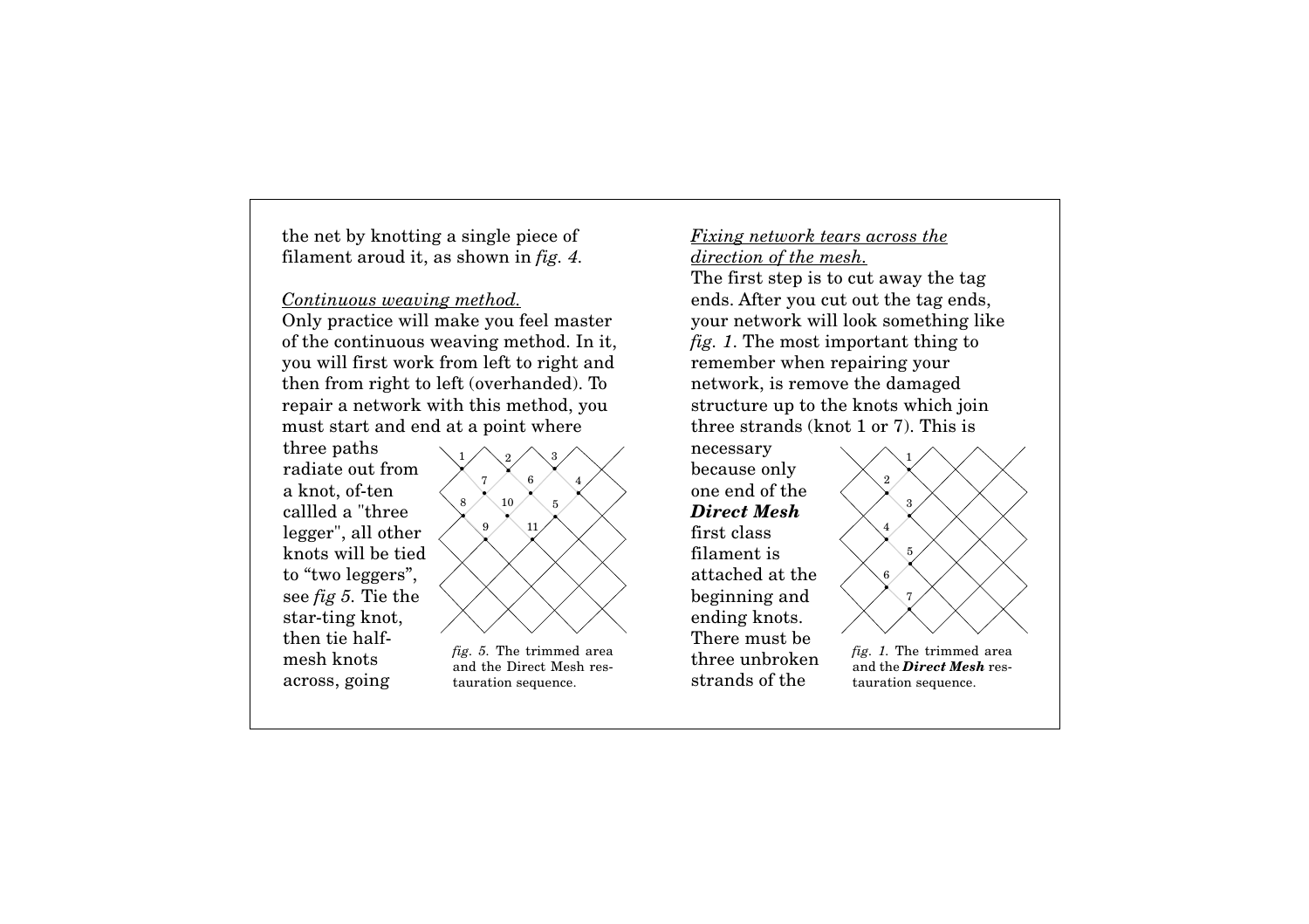original network radiating from these points, to restore the system. The sequence of weaving depends upon the shape and position of the tear.

#### *Fixing a hole in the network.*

If the damaged area is quite large or if some of the mesh is lost, a hole is caused. In this case, it is best to insert a patch. Patches may either be cut from scrap netting or woven for the purpose

of patching. First lay the net out flat and pull the meshes square. Then trim the hole to a rectangular shape surrounded by knots joining two strands, as illustrated in *fig. 2.* When inserting a patch, you start a "two strand knot", because the weaving starts and finishes at the same knot. A rectangular patch is now cut with one fewer two strand knot on each side than the hole, as shown in *fig. 3.* The patch is then inserted into